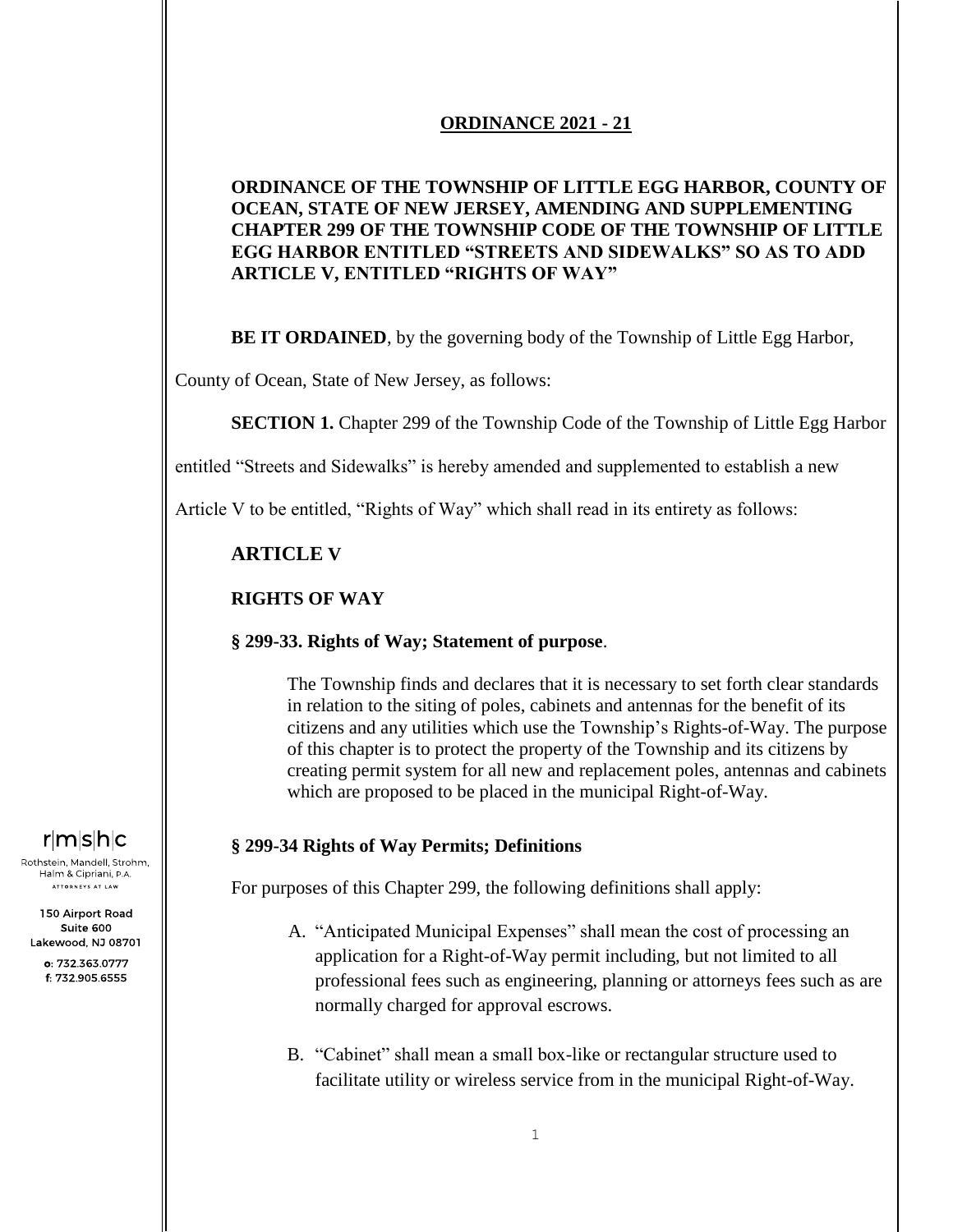- C. "Electrical Distribution System" shall mean the part of the electrical system, after the transmission system, that is dedicated to delivering electric energy to an end user.
- D. "Existing Pole" shall mean a pole that is in lawful existence within the municipal Right-of-Way as of the effective date of this Ordinance.
- E. "Ground Level Cabinets" shall mean a Cabinet that is not attached to an existing pole and is touching the ground.

F. "Municipal Right-of-Way" shall mean the surface of, and the space above or below, any public street, road, place, public way or place, sidewalk, alley, boulevard, parkway, drive or the like, held by the Township as an easement or in fee simple ownership. This term also includes Rights-of-Way held by the County of Ocean where the Township's approval is required for the use of the same pursuant to N.J.S.A*.* 27:16-6.

G."Pole" shall mean a long, slender, rounded piece of wood or metal.

H. "Pole Mounted Antenna" shall mean a device that is attached to a Pole and used to transmit radio or microwave signals and shall include, but not be limited to, small cell equipment and transmission media such as femtocells, picocells, microcells and outside distributed antenna systems.

I. "Pole Mounted Cabinet" shall mean a Cabinet that is proposed to be placed on an existing or proposed Pole.

J. "Proposed Pole" shall mean a Pole that is proposed to be placed in the municipal Right-of-Way.

K. "Public Grounds" shall mean any lands, areas, buildings or installations owned by the Township of Little Egg Harbor or any of its Departments, agencies or commissions, and shall include municipal Board of Education lands, areas, buildings or installations.

L. "Right-of-Way Agreement" shall mean an agreement that sets forth the terms and conditions for use of the municipal Right-of-Way and includes, but is not limited to, municipal franchise agreements.

M. "Right-of-Way Permit" shall mean an approval from the Township, setting forth applicant's compliance with the requirements of this Chapter.

## $r|m|s|h|c$

Rothstein, Mandell, Strohm, Halm & Cipriani, P.A. .<br>ATTORNEYS AT LAW

150 Airport Road Suite 600 Lakewood, NJ 08701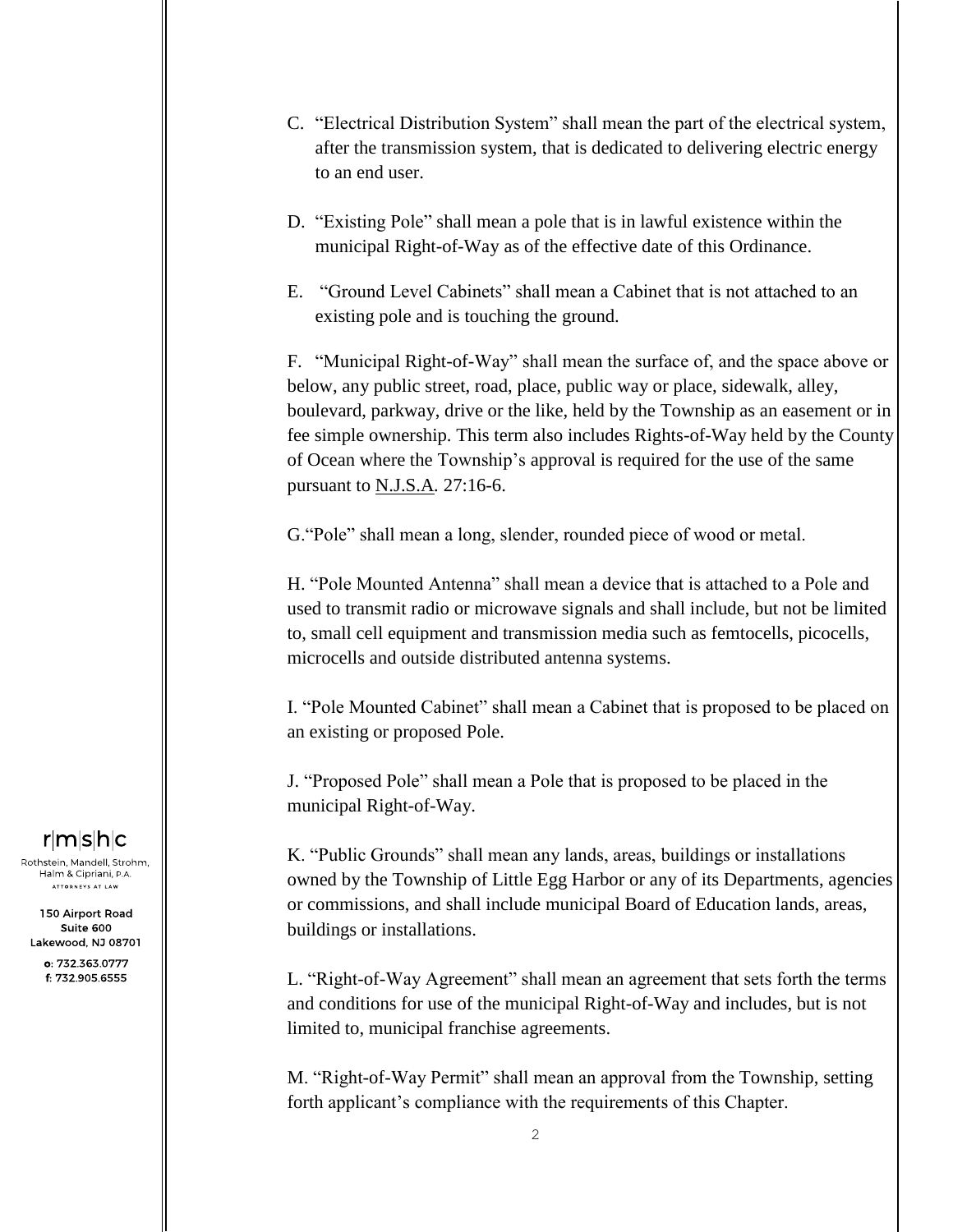N. "Surrounding Streetscape" shall mean existing Poles within the same Rightof-Way which are located within five hundred (500) feet of the proposed Pole.

O. "Smart Pole" or "Stealth Pole" shall mean a pole that conceals, disguises or camouflages one or more small wireless facilities and has additional technological capabilities for other features.

P. "Township Committee" shall mean the Township Committee of the Township of Little Egg Harbor.

Q. "Underground Cabinets" shall mean a Cabinet that is located beneath the surface of the ground.

R. "Utilities Regulated by the Board of Public Utilities" shall mean companies subject to regulation by the New Jersey Board of Public Utilities under Chapter 48 of the Revised Statutes of the State of New Jersey.

S. "Utility Service" shall mean electric, telephone or cable service.

### **§ 299-35 Application of this Article to Utilities Regulated by the Board Of Public Utilities; Other Entities**

Notwithstanding any franchise or Right-of-Way agreement to the contrary, all facilities proposed to be placed within the municipal Right-of-Way by a utility regulated by the Board of Public Utilities and all other entities lawfully regulating any facility, equipment, antenna, cabinet or other installation within the municipal Right-of-Way shall be subject to the standards and procedures set forth within this Article and shall require Right-of-Way permits for the siting of poles, antennas, cabinets and related facilities, equipment or other installation within the municipal Right-of-Way.

#### **§ 299-36 Pole Mounted Antennas, Access to Right-of-Way, Right-of-Way Agreements**

- A. No person shall operate or place any type of pole mounted antenna within the municipal Right-of-Way without first entering into a Right-of-Way agreement pursuant to the provisions of this Article.
- B. The terms of said Right-of-Way agreement shall include:
	- i. A term not to exceed ten (10) years;
	- ii. Reasonable insurance requirements;

## $r|m|s|h|c$

Rothstein, Mandell, Strohm, Halm & Cipriani, P.A. .<br>ATTORNEYS AT LAW

150 Airport Road Suite 600 Lakewood, NJ 08701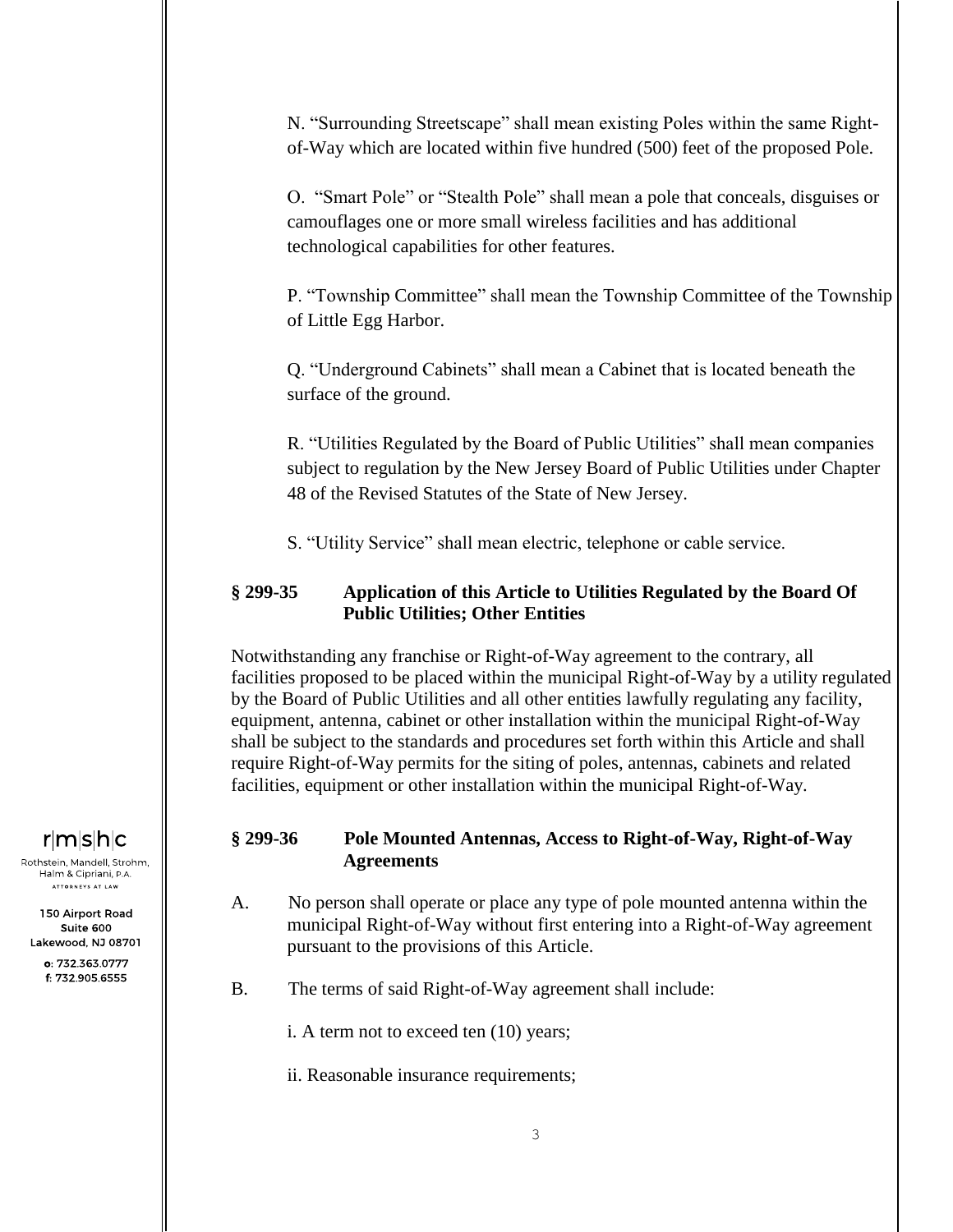iii. A fine for unauthorized installations;

iv. A reference to the siting standards set forth in this Article;

v. Any other items which may reasonable be required for the applicant's

operation within the municipal Right-of-Way, including but not limited to, solar

panels, uses other than small wireless facilities, issues relating to data and

camera access, USB charging stations, maintenance and emergency access.

#### **§ 299-37 Rights of Way Permits; Siting Standards for Poles, Antennas and Cabinets in the Right-of-Way.**

A. No pole, antenna or cabinet shall be installed in the municipal Right-of Way without the issuance of a Right-of-Way Permit for that installation in accordance with the terms of this Article. The use of any pole, antenna or cabinet shall be limited to the provision of small wireless services. Any other uses on the municipal Right of Way, including but not limited to, Wi-Fi hotspots, digital billboards, electric charging stations or rental fees for drone charges, shall not permitted without consent of the Township.

#### **B. Pole Siting Standards.**

- i. **Height**. No pole shall be taller than thirty five (35) feet or one hundred and ten percent (110%) of the height of poles (except Atlantic City Electric poles) in the surrounding streetscape, whichever is higher. Existing poles placed by Atlantic City Electric as of the effective date of this ordinance are exempted and shall not be used as a height standard in the above formula.
- ii. **Distance from the curb line**: No pole shall be farther than eighteen (18) inches from the curb line.
- iii. **Location, Safety and Aesthetics**: Any pole erected in the municipal Right-of-Way pursuant to this Article shall meet the following requirements:
	- 1. Pole shall be located on the opposite side of the street from any part of the electrical distribution system; and

### $r|m|s|h|c$

Rothstein, Mandell, Strohm, Halm & Cipriani, P.A. .<br>ATTORNEYS AT LAW

150 Airport Road Suite 600 Lakewood, NJ 08701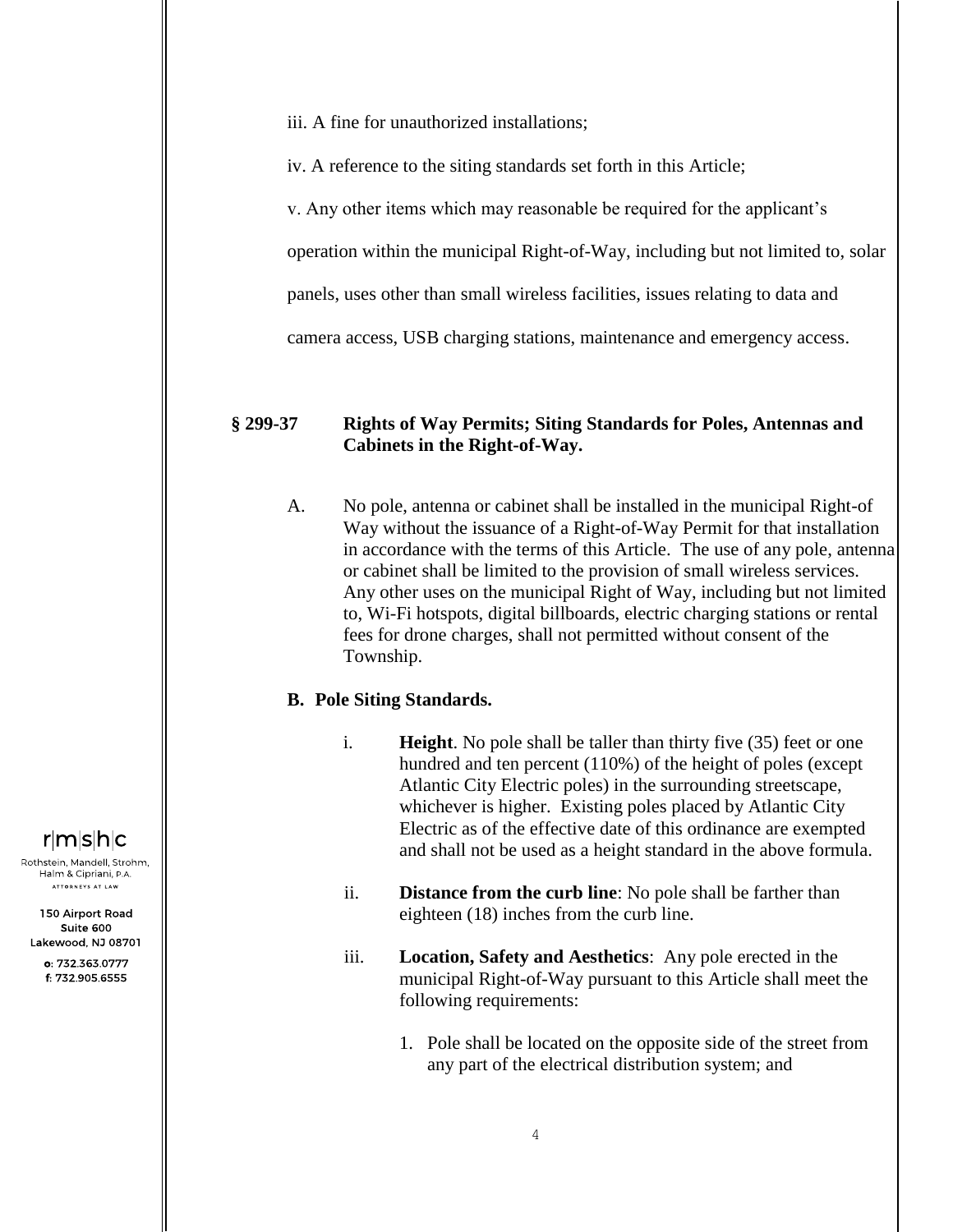- 2. Pole shall be three hundred (300) linear feet from any other existing pole or proposed pole along the same side of the street; and
- 3. Pole shall be fifty (50) feet from any primary residential structure; and
- 4. Pole shall not be located in an area with Underground Utilities; and
- 5. Pole shall not inhibit any existing sight triangles; and
- 6. Pole shall allow adequate room for the public to pass and repass along and across the public Right-of-Way; and
- 7. Pole shall be finished and/or painted so as to blend in compatibly with its background and so as to minimize its visual impact on surrounding properties; and
- 8. Pole shall be a stealth pole or "smart pole" unless the applicant demonstrates why same would not be technologically feasible at that location.
- iv. Poles are prohibited in the municipal Right-of-Way located in any public property.
- v. These siting standards shall apply to any proposed new pole and to any replacement of an existing pole.

#### C. **Ground Level Cabinet Site Standards.**

Ground level cabinets are prohibited in the municipal Right-of-Way on any public property.

#### D. **Underground Cabinet Site Standards**.

i. Underground Cabinets are the preferred method of cabinet siting within the Township of Little Egg Harbor and permitted in the municipal Right of Way in all Zones.

ii. Underground Cabinet Siting shall not disturb any underground utilities.

iii. The Township shall require that an applicant provide a certification from a licensed engineer attesting to the structural integrity of any Underground Cabinet.

# $r|m|s|h|c$

Rothstein, Mandell, Strohm, Halm & Cipriani, P.A. ATTORNEYS AT LAW

150 Airport Road Suite 600 Lakewood, NJ 08701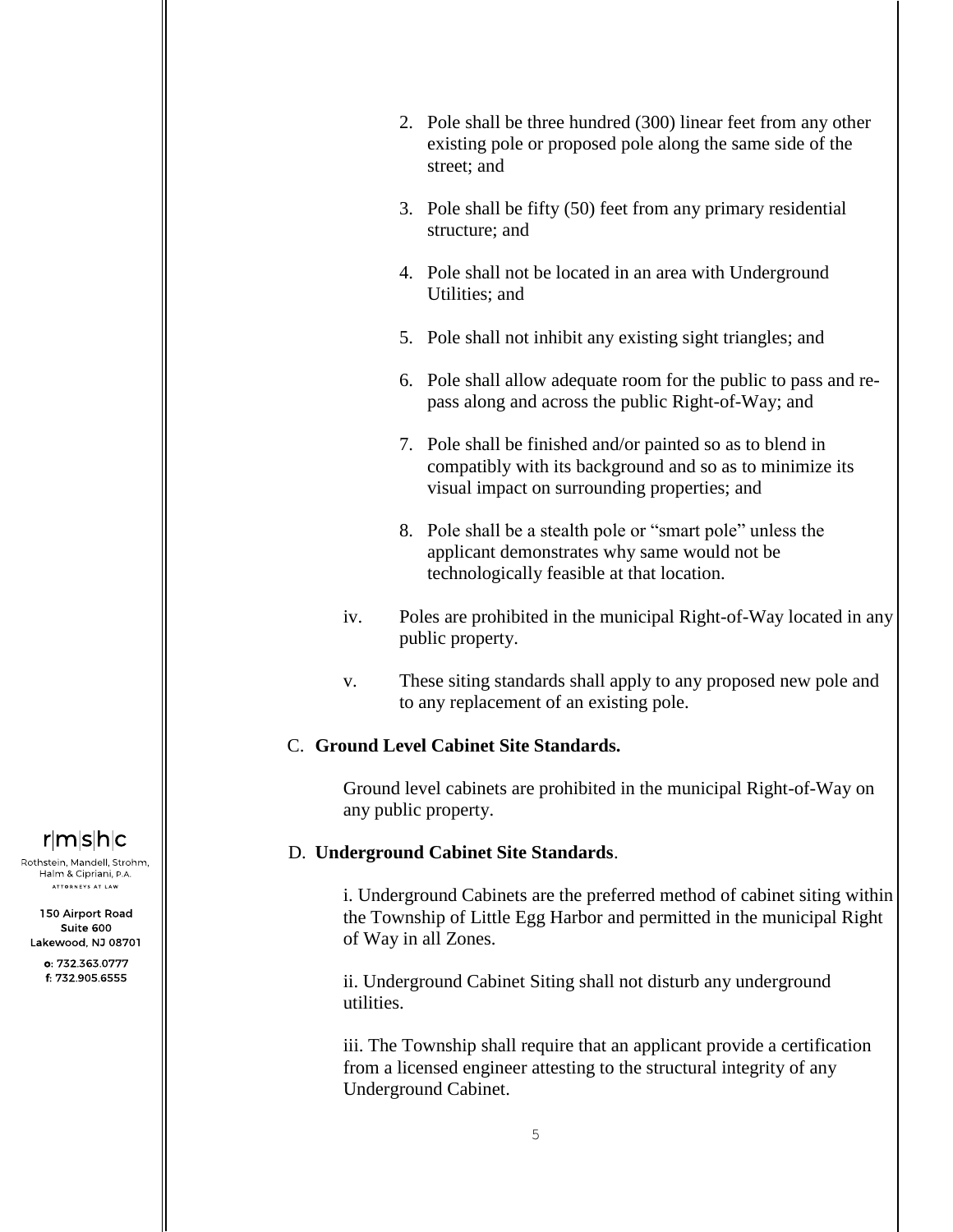#### E. **Pole Mounted Antenna and Pole Mounted Cabinet Siting Standards**.

- i. Pole Mounted Antennas are permitted on existing poles, provided that each pole mounted antenna:
	- 1. Does not exceed three (3) cubic feet in volume; and,
	- 2. Is finished or painted and otherwise camouflaged so as to blend in compatibly with its background and so as to minimize its visual impact on surrounding properties; and
	- 3. Does not inhibit any existing sight triangles; and
	- 4. Allows adequate room for the public to pass and repass along and across the public Right-of-Way.
- ii. Pole Mounted Cabinets are permitted on existing poles, provided that each pole mounted antenna:
	- 1. Does not exceed sixteen (16) cubic feet in volume; and
	- 2. Is finished or painted and otherwise camouflaged so as to blend in compatibly with its background and so as to minimize its visual impact on surrounding properties; and
	- 3. Does not inhibit any existing sight triangles; and
	- 4. Allows adequate room for the public to pass and repass along and across the public Right-of-Way.
- iii. The Township shall require that an applicant provide a certification from a licensed engineer attesting to the structural integrity of any pole mounted antenna or pole mounted Cabinet.

#### **F. Pole Mounted Antenna and Underground Cabinet Siting Standards**.

i. Pole Mounted Antennas are permitted on existing poles, provided that each pole mounted antenna:

1. Does not exceed three (3) cubic feet in volume; and

### $r|m|s|h|c$

Rothstein, Mandell, Strohm, Halm & Cipriani, P.A. .<br>ATTORNEYS AT LAW

150 Airport Road Suite 600 Lakewood, NJ 08701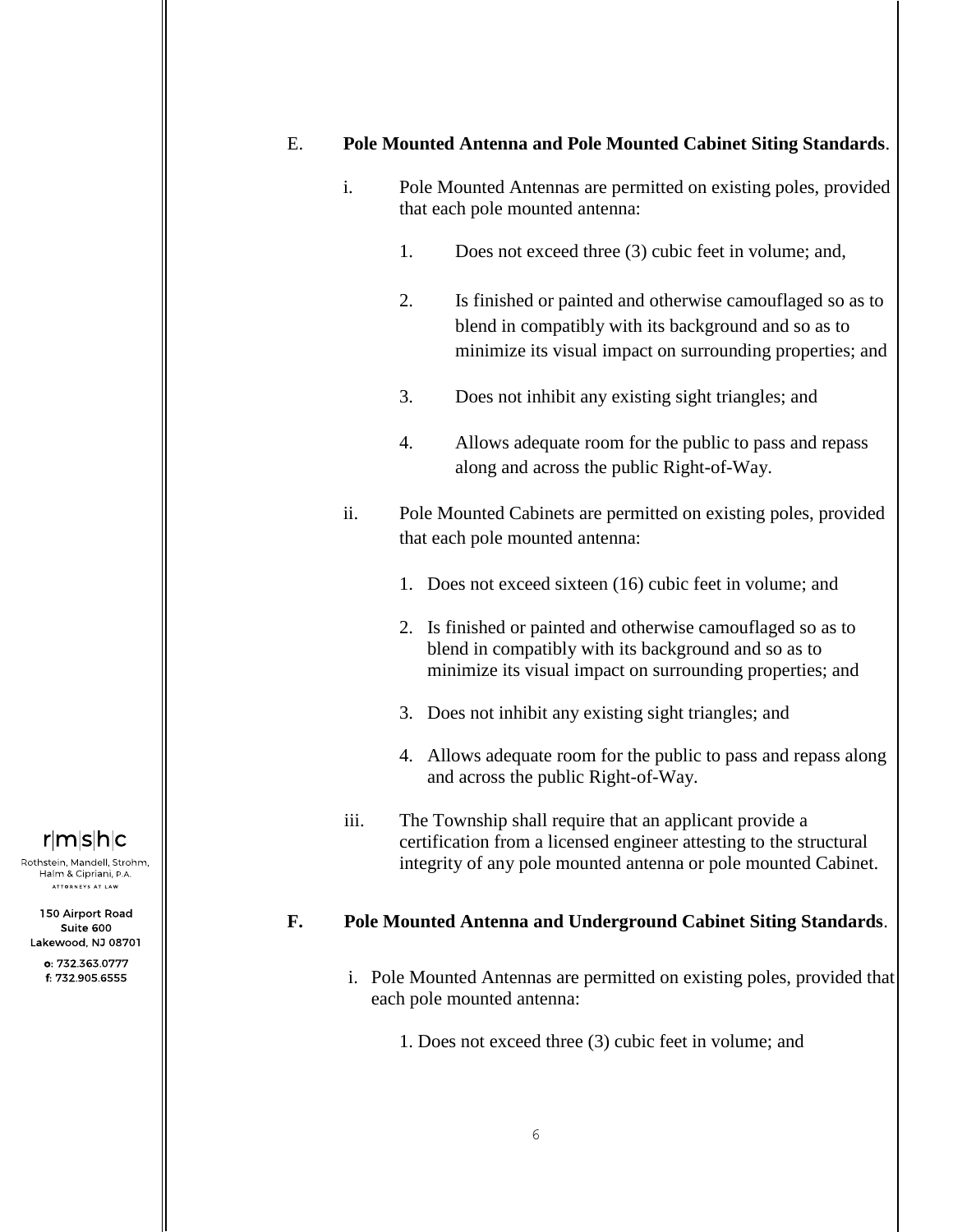- 1. Is finished or painted and otherwise camouflaged so as to blend in compatibly with its background and so as to minimize its visual impact on surrounding properties; and
- 2. Does not inhibit any existing sight triangles; and
- 3. Allows adequate room for the public to pass and repass along and across the public Right-of-Way.
- ii. Underground Cabinets are permitted with existing poles, provided that each underground cabinet shall not disturb any underground utilities.
- iii. The Township shall require that an applicant provide a certification from a licensed engineer attesting to the structural integrity of any pole mounted antenna and Underground Cabinet.

#### **§ 299-38 Application Process**

- A. Pre-Application Meeting. Prior to making a formal application with the Township for use of the municipal Right-of-Way in accordance with this Article, it is strongly recommended that all applicants confer with the Township Engineer to review the scope of the applicant's proposal.
- B. All applications made under this Section and Article shall be expedited so as to comply with the shot clocks set forth in the Federal Communications Commission Order entitled "Accelerating Wireless Broadband Deployment by the Removal Of Barriers To Infrastructure Investment," WT Docket No. 17-79; WC Docket No. 17-84.
- C. Every application made under this Article must include a stamped survey prepared by a New Jersey licensed land surveyor demonstrating that any proposed pole, cabinet or antenna is located within the municipal Right-of-Way. Any such application which does not include such survey shall immediately be deemed incomplete.
- D. New Poles, Ground level Cabinets and Underground Cabinets. The applicable Township Planning Board shall, pursuant to the advisory powers granted under N.J.S.A*.* 40:55D-25(B)(3), review all applications for the placement of new or replacement poles, ground level cabinets and/or underground cabinets proposed to be located in the municipal Right-of-Way and advise the Township Committee of its recommendations to approve, deny or approve with conditions. If the Township Planning Board

## $r|m|s|h|c$

Rothstein, Mandell, Strohm, Halm & Cipriani, P.A. .<br>ATTORNEYS AT LAW

150 Airport Road Suite 600 Lakewood, NJ 08701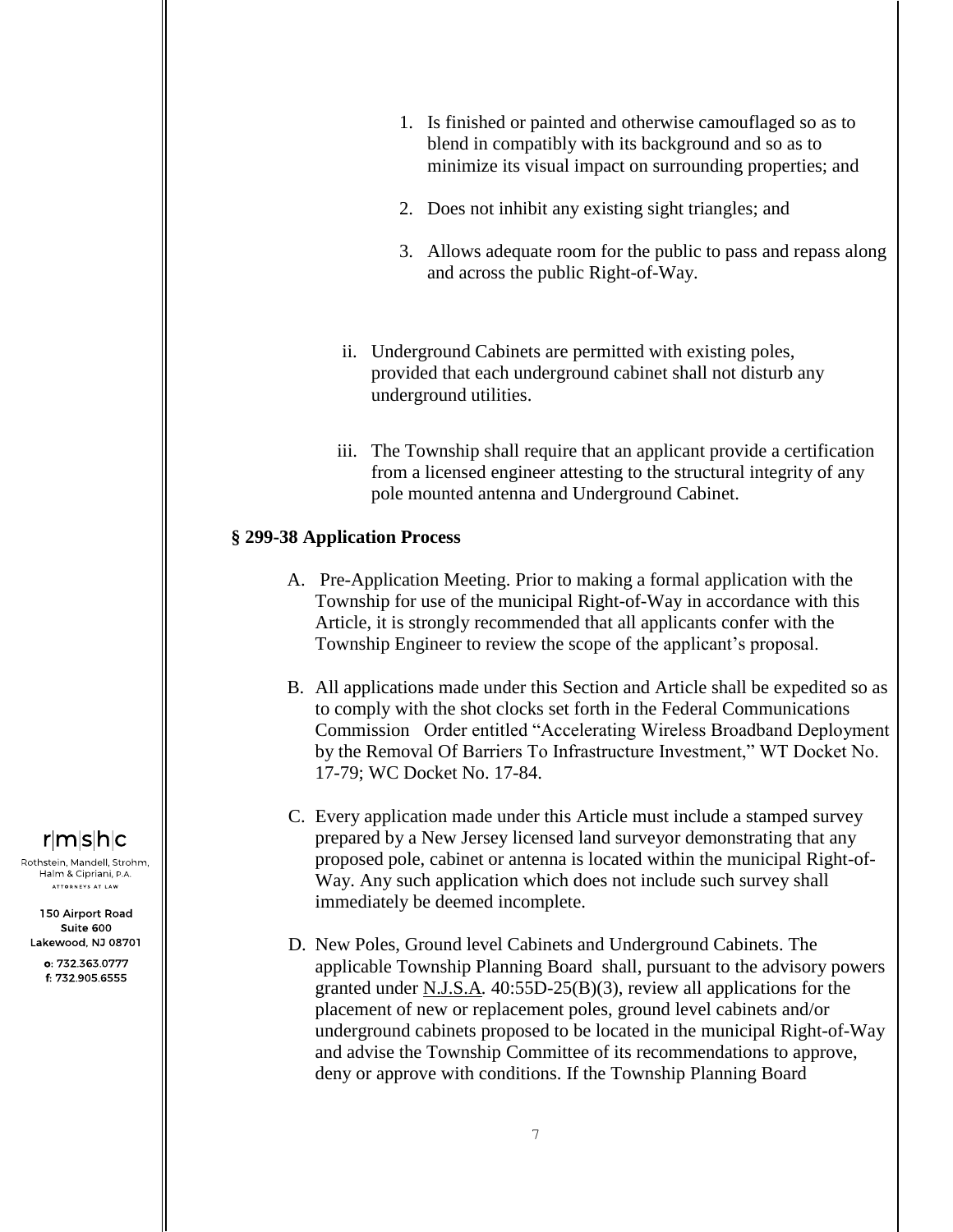recommends a denial of such application, it shall set forth the factual basis for such denial in writing.

- E. The Township Engineer shall review all applications made pursuant to this Article and advise the Township Committee of his or her recommendation to approve, deny or approve with conditions such applications.
- F. The Township Committee shall, by resolution, approve or disapprove every Right-of-Way Permit application based upon the recommendations provided pursuant to subsections (D) and (E) above.
- G. If the Township Committee denies any application made under this Article, it shall do so in writing and set forth the factual basis therefor.
- H. Waiver. The Township Committee may waive any siting standard set forth in

this Article where the applicant demonstrates that strict enforcement of any

siting standard will:

i. Prohibit or have the effect of prohibiting any interstate or intrastate telecommunications service pursuant to 47 U.S.C.A*.* § 253(a); or

ii. Prohibit or have the effect of prohibiting personal wireless service pursuant to 47 U.S.C.A. § 332(c)(7)(B)(i)(II); or

iii. Will violate any requirement set forth in the Federal Communications Commission Order entitled "Accelerating Wireless Broadband Deployment by the Removal Of Barriers To Infrastructure Investment," WT Docket No. 17-79; WC Docket No. 17-84.

#### **§ 299-39 Right of Way Permit Fees and Deposit Toward Anticipated Municipal Expenses.**

A. Every Right-of-Way Permit application must include a Right-of-Way Permit fee in the following amounts:

i. One (1) to five (5) sites - \$500.00.

ii. Each additional site - \$100.00.

B.. Deposit toward anticipated municipal expenses.

i. In addition to the Right-of-Way Permit application fee, the Township shall require the posting of an escrow in the amount of two thousand dollars (\$2,000.00) toward anticipated municipal expenses including, but not limited to planner, engineer, legal or other municipal fees related to review of an

# $r|m|s|h|c$

Rothstein, Mandell, Strohm, Halm & Cipriani, P.A. .<br>ATTORNEYS AT LAW

150 Airport Road Suite 600 Lakewood, NJ 08701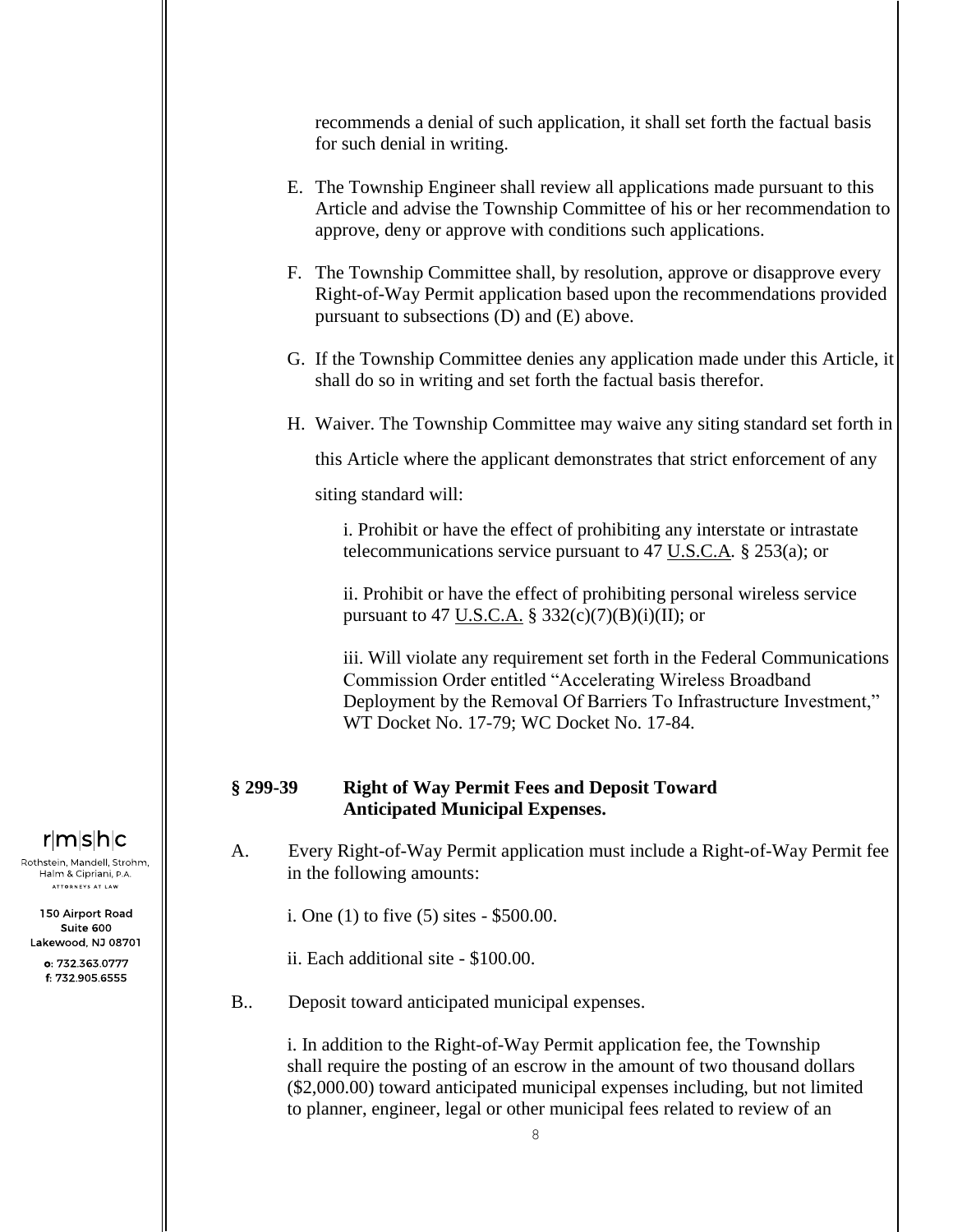application for a Right-of-Way Permit under this Article.

ii. The applicant's deposit shall be deposited in an escrow account. If at any time such deposit contains insufficient funds to enable the Township to conduct its review of the Right-of-Way Permit application, the Township Engineer shall provide the applicant with notice of an insufficient balance. The applicant shall deposit within ten (10) days of such notice such additional deposit as shall be agreed upon by the applicant and the Township Engineer to complete the Township's review.

iii. After a final decision has been made by the Township Committee in accordance with this Article regarding the applicant's Right-of-Way Permit application,any unused balance from the applicant's deposit toward anticipated municipal expenses shall be refunded.

### **§ 299-40 Miscellaneous Provisions.**

- A. Any approval granted pursuant to this Article does not relieve the applicant from receiving consent of the owner of the land above which an applicant's facility may be located as required under New Jersey law.
- B. Applicant must, in addition to obtaining a Right-of-Way Permit pursuant to this Article, also receive any and all necessary road opening permits, construction permits and any other permits required under the Township Code of the Township of Little Egg Harbor including, but not limited to the Uniform Construction Code.
- C. Applications for Township consent pursuant to N.J.S.A*.* 27:16-6 requires adherence to the standards set forth in this Article. No such applicant shall be required to enter into a Right-of-Way Agreement with the Township.

#### **§ 299-41. Violations and penalties.**

Any person violating or failing to comply with any other provision of this article shall, upon conviction thereof, be punishable by a fine of no less than \$100 and no more than \$1,000, by imprisonment not to exceed 90 days or by community service of not more than 90 days or any combination of fine, imprisonment and community service, as determined in the discretion of the Municipal Court Judge. The continuation of such violation for each successive day shall constitute a separate offense, and the person or persons allowing or permitting the continuation of the violation may be punished as provided above for each separate offense.

**SECTION 2.** All ordinances or parts of ordinances inconsistent herewith are

### $r|m|s|h|c$

Rothstein, Mandell, Strohm, Halm & Cipriani, P.A. ATTORNEYS AT LAW

150 Airport Road Suite 600 Lakewood, NJ 08701